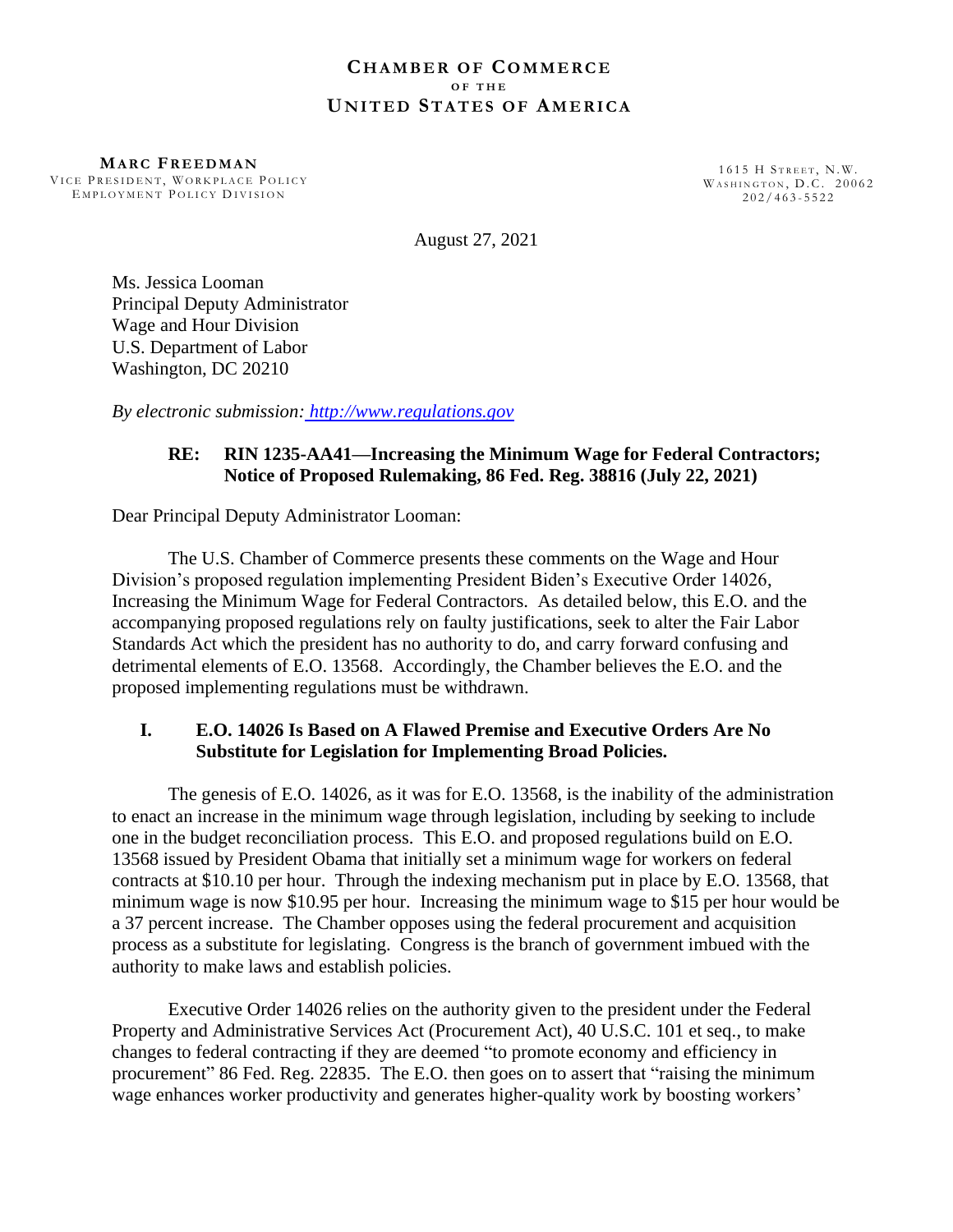health, morale, and effort; reduc[es] absenteeism and turnover; and lower[s] supervisory and training costs. Accordingly, ensuring that Federal contractors pay their workers an hourly wage of at least \$15.00 will bolster economy and efficiency in Federal procurement." *Id.*

That Congress has not yet acquiesced to the president's wish to increase the minimum wage to \$15 per hour can be attributed to several reasons. At least one of them is the belief held by many members of Congress of both parties that doing so has negative economic consequences. This point was well stated by the economics columnist Robert Samuelson in a February 24, 2014 column during the consideration of increasing the minimum wage to \$10.10 per hour and certainly resonates in the debate over increasing the minimum wage to \$15 per hour. While he was commenting on the bills in Congress, his comments could just as easily have pertained to the executive order:

This is fairy-tale economics. Many studies find negative job effects. The CBO didn't make them up [referring to a 2014 CBO analysis]. As important, the CBO shows — and this is its real contribution — why many recent studies may not be relevant to today's proposal. The reason: The proposed increase is much "larger than most of the increases that have been studied." Even after inflation, it would likely be about a third. Moreover, the minimum would be indexed to inflation, rising automatically with prices. This, too, is new.

All these differences suggest larger job effects, says the CBO. Cutting jobs involves one-time costs and disruptions that companies may avoid for small increases in the minimum — but not for big increases. Similarly, more workers would be affected than in the past (about 10 percent of workers compared with 5 percent for increases since 1980). Finally, indexing the minimum wage to inflation implies a permanence that may inspire firms to make deep cuts in labor costs. Companies won't hire unless new workers are profitable.

Hiking the minimum wage is more compelling as politics than as social policy....

Presidential actions like E.O. 14026 are no substitute for the necessarily arduous legislative process. They lack any element of accountability—one of the foundational principles of our system of government. Members of Congress must regularly face their constituents and defend their choices. This is another reason Congress has not increased the minimum wage to \$15 per hour; members of Congress do not believe doing so will be well received by those whose support they need to remain in office. The president taking this action subverts the role of Congress as the primary policy setting authority in our government, and the associated accountability that is the cornerstone of our government's policy setting apparatus. Accordingly, the proposed regulations implementing it rest on an invalid foundation. Both of these actions should be withdrawn.

#### **II. Several Provisions of E.O. 14026 and the Proposed Regulations Are in Direct Conflict with the Fair Labor Standards Act.**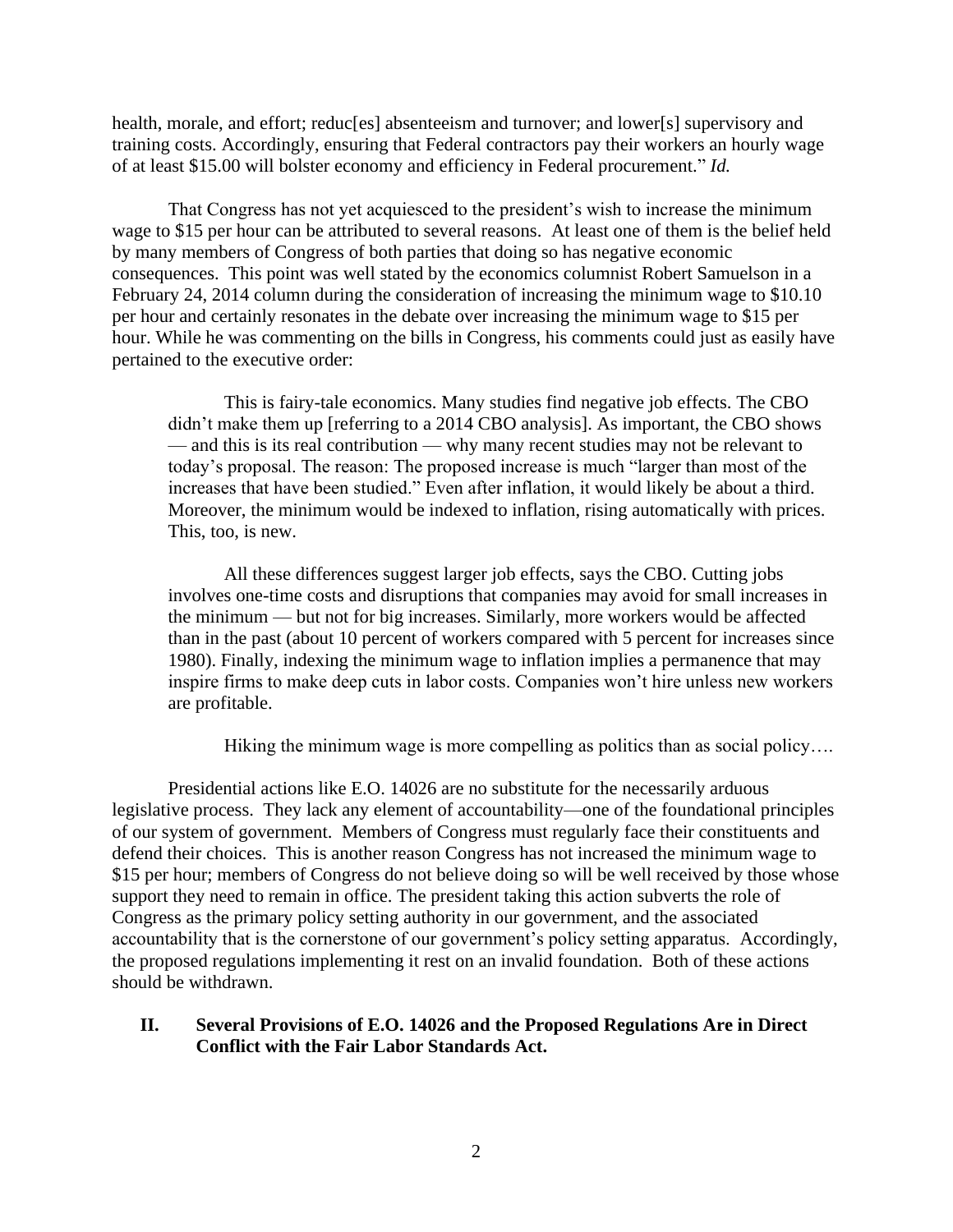E.O. 14026 would eliminate the credit employers are allowed to take in compensating tipped employees. Similarly, the executive order would eliminate the exemption for employees with disabilities to be paid a wage less than the minimum wage. These are provisions in the Fair Labor Standards Act and only Congress can make such changes. Even E.O. 13568 did not attempt such direct attacks on the FLSA.

Under the FLSA's "tip credit," an employer is allowed to pay an employee a specified lower minimum wage as long as the employee's tips make up the difference with the actual minimum wage. *See,* 29 U.S.C. 203(m). However, E.O. 14026 section 3 phases out the tip credit so that beginning January 1, 2024 an employer would be required to pay a tipped employee the full \$15 per hour, and any new wage increased through indexing. *See,* 86 Fed. Reg. 22836. This is a direct contradiction of the FLSA and cannot be retained.

The FLSA also provides that under certain conditions, workers with disabilities may be paid a wage lower than the minimum wage to enhance their opportunities for employment. *See,* 29 U.S.C. 214 (c). Yet, E.O. 14026 specifies that "workers whose wages are calculated pursuant to special certificates issued under section 14(c) of the Fair Labor Standards Act of 1938 (29 U.S.C. 214(c)), shall be" paid the same wage as other workers covered by the FLSA. 86 Fed. Reg. 22835. Again, this is in direct conflict with the FLSA and cannot be retained.

These two direct rewrites of the FLSA evoke the oft-cited concurring opinion of Justice Jackson from the *Youngstown Sheet and Tube* case which dealt with an executive order from President Truman seeking to take control of steel mills during the Korean War. The majority opinion held that President Truman did not have the authority to do so since Congress had expressly rejected giving the president that authority when it passed the Taft-Hartley Act. Jackson distilled the relationship between presidential authority and Congress' authority to legislate: "When the President takes measures *incompatible with the expressed or implied will of Congress, his power is at its lowest ebb*, for then he can rely only upon his own constitutional powers minus any constitutional powers of Congress over the matter. Courts can sustain exclusive presidential control in such a case only by disabling the Congress from acting upon the subject. Presidential claim to a power at once so conclusive and preclusive must be scrutinized with caution, for what is at stake is the equilibrium established by our constitutional system." *Sawyer v Youngstown Sheet &Tube*, 343 U.S. 579, at 638 (1952). (emphasis added)

### **III. E.O. 14026 and the Proposed Regulations Continue, and Exacerbate, Problems Created by E.O. 13568.**

E.O. 14026, and the proposed regulations, maintain the same scope of coverage and definitions established under E.O. 13568. This means that terms like "contract like instruments" and "a worker 'performing in connection with a' contract" will continue to cause confusion. 29 C.F.R. 23.20 Definitions, in 86 Fed. Reg. 38887, 38888. Because of the dramatic increase in the new minimum wage, there are likely to be more employees subject to the new regulations. Furthermore, only activities associated with the federal contract are subject to the new minimum wage. In most businesses, employees are not allocated exclusively to such a narrow range of duties and customers, meaning that employers will have to isolate the time spent on work